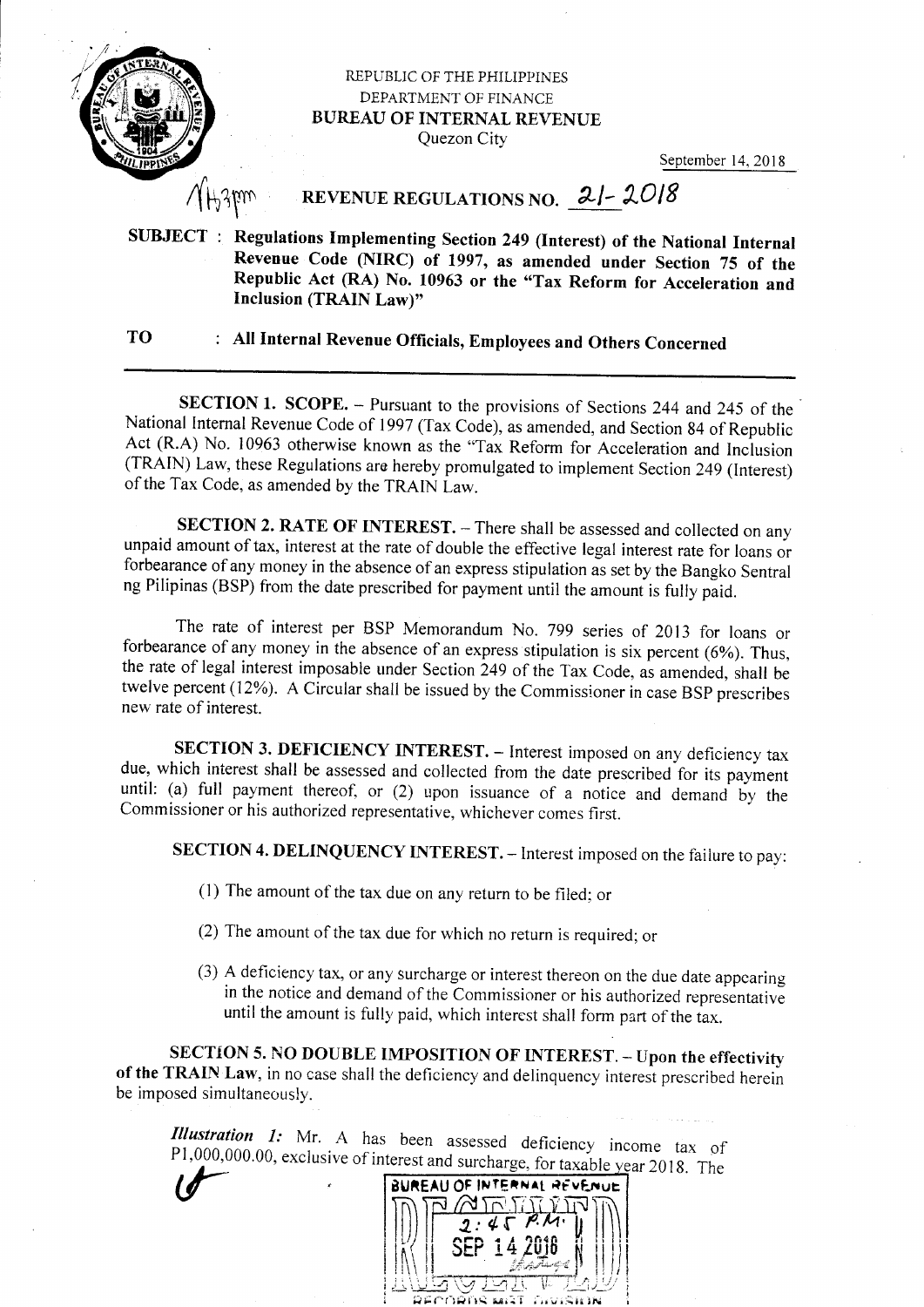tax liability has remained unpaid despite the lapse of June 30, 2020, the deadline for payment stated in the notice and demand issued by the Commissioner. Payment was made by the taxpayer on February 10, 2021. The applicable interest shall be computed as follows:

| Basic Tax Due - Income Tax                       |   |            | Р | 1,000,000.00 |
|--------------------------------------------------|---|------------|---|--------------|
| Add: 25% Surcharge for late payment              | Р | 250,000.00 |   |              |
| 12% Deficiency Interest from 04.16.2019 to       |   |            |   |              |
| 06.30.2020 (442 days)                            |   | 145,315.07 |   | 395,315.07   |
| Total Amount Due, June 30, 2020                  |   |            |   | 1,395,315.07 |
| Add: 12% Delinquency Interest from 07.01.2020 to |   |            |   |              |
| 02.10.2021 (225 days; based on total amount due  |   |            |   |              |
| of P1,395,315.07 as of 06.30.2020)               |   |            |   | 103,215.09   |
| Total Amount Due, February 10, 2021              |   |            | р | 1,498,530.16 |

**SECTION 6. TRANSITORY PROVISION.**  $-$  In cases where the tax liability/ies or deficiency tax/es became due before the effectivity of the TRAIN Law on January 1, 2018, and where the full payment thereof will only be accomplished after the said effectivity date, the interest rates shall be applied as follows:

| Period                                                                             | Applicable Interest Type and Rate |  |  |  |
|------------------------------------------------------------------------------------|-----------------------------------|--|--|--|
| For the period up to December 31, 2017                                             | Deficiency and/or delinquency     |  |  |  |
|                                                                                    | interest at 20%                   |  |  |  |
| For the period January 1, 2018 until full payment of the $\vert$ Deficiency and/or | delinquency                       |  |  |  |
| tax liability                                                                      | interest at 12%                   |  |  |  |

The double imposition of both deficiency and delinquency interest under Section 249 prior to its amendment will still apply in so far as the period between the date prescribed for payment until December 31, 2017.

Illustration 2: A Company has been assessed deficiency income tax of P1,000,000.00, exclusive of interest and surcharge, for taxable year 2015. The tax liability has remained unpaid despite the lapse of June 30, 2017, the deadline for payment stated in the notice and demand issued by the Commissioner, Payment was made by the taxpayer only on February 10, 2018. The civil penalties for late payment shall be computed as follows:

| Basic Tax Due - Income Tax                          |                            |            | P | 1,000,000.00 |  |
|-----------------------------------------------------|----------------------------|------------|---|--------------|--|
| Add: 25% Surcharge for late payment                 | P                          | 250,000.00 |   |              |  |
| 20% Deficiency Interest from April 16, 2016 to June |                            |            |   |              |  |
| 30, 2017 (441 days)                                 |                            | 241,643.84 |   | 491,643.84   |  |
| Total Amount Due, June 30, 2017                     |                            |            | P | 1,491,643.84 |  |
| Add: 20% Deficiency Interest from July 1, 2017 to   |                            |            |   |              |  |
| December 31, 2017 (184 days; based on basic tax of  |                            |            |   |              |  |
| P1,000,000.00)                                      | P                          | 100.821.92 |   |              |  |
| 20% Delinquency Interest from July 1, 2017 to       |                            |            |   |              |  |
| December 31, 2017 (184 days; based on total         |                            |            |   |              |  |
| amount due of P1,491,643.84 as of June 30, 2017)    |                            | 150,390.39 |   |              |  |
| 12% Delinquency Interest from January 1, 2018 to    |                            |            |   |              |  |
| February 10, 2018 (41 days; based on total amount   |                            |            |   |              |  |
| due of P1,491,643.84 as of June 30, 2017)           |                            | 20.106.54  |   | 271.318.85   |  |
| <b>Total Amount Due on February 10, 2018</b>        |                            |            | P | 1,762,962.69 |  |
|                                                     | BUREAU OF INTERNAL REVENUE |            |   |              |  |
|                                                     |                            |            |   |              |  |
|                                                     |                            |            |   |              |  |
|                                                     |                            |            |   |              |  |
|                                                     |                            |            |   |              |  |
|                                                     |                            |            |   |              |  |
|                                                     |                            |            |   |              |  |
|                                                     |                            |            |   |              |  |